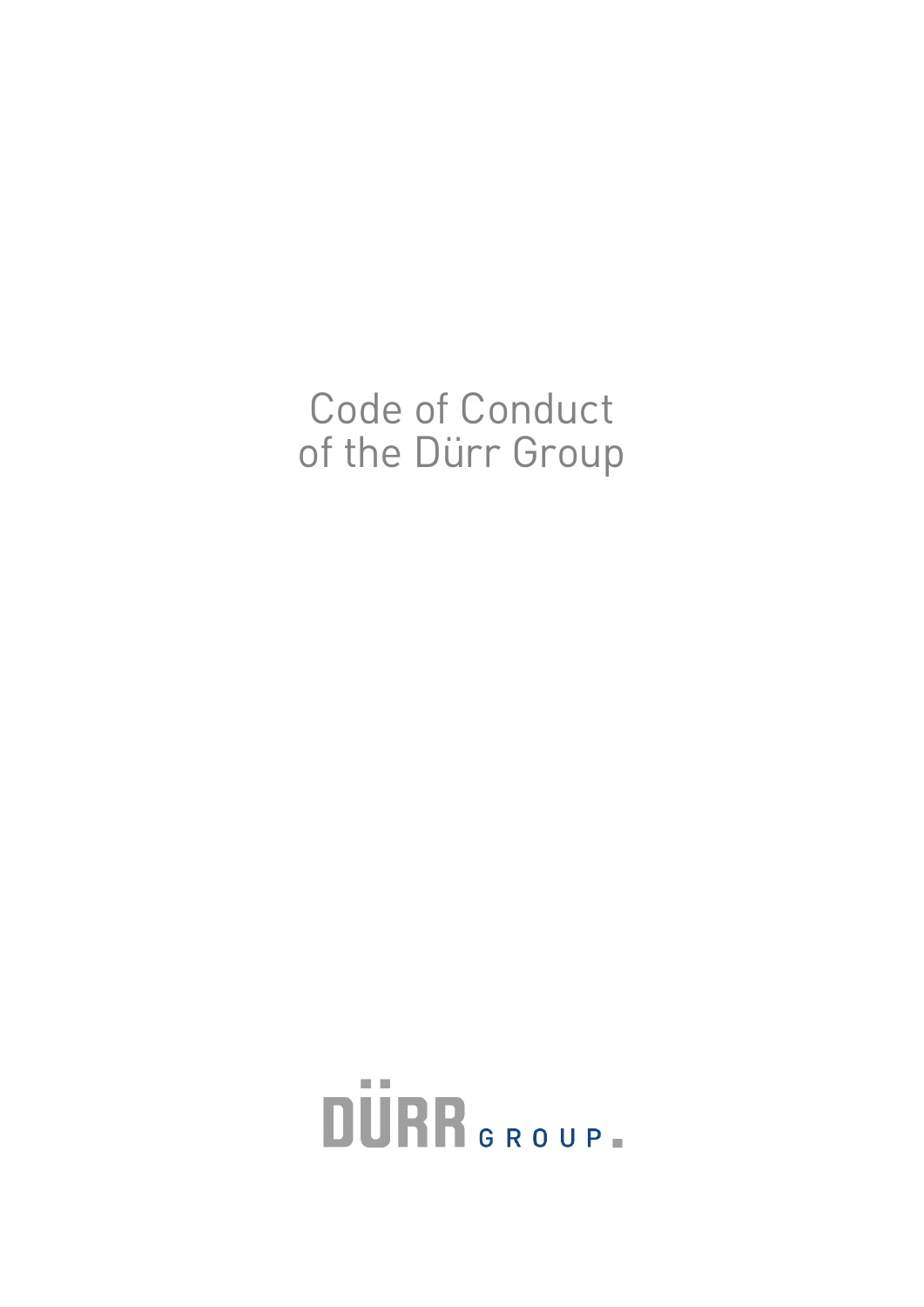## CONTENTS

| Foreword by the Board of Management                                            | 2               |
|--------------------------------------------------------------------------------|-----------------|
| Scope of application                                                           | 3               |
| Legality principle                                                             | 4               |
| Conduct towards shareholders and capital market representatives, insider rules | 5               |
| Records and reports                                                            | 6               |
| Relations to society and the public, corporate responsibility                  | 6               |
| Donations                                                                      | 7               |
| Conduct towards business partners, competitors and third parties               | 7               |
| International business relations (export controls)                             | 10 <sup>°</sup> |
| Conduct towards employees and amongst colleagues                               | 11              |
| Conflicts of interest                                                          | 12              |
| Treatment of Dürr property                                                     | 13              |
| Data protection, confidentiality                                               | 13              |
| Product quality and safety                                                     | 14              |
| Sustainability, occupational health and safety, environmental protection       | 15              |
| Implementation and compliance                                                  | 16              |
| Remarks and contacts                                                           | 16              |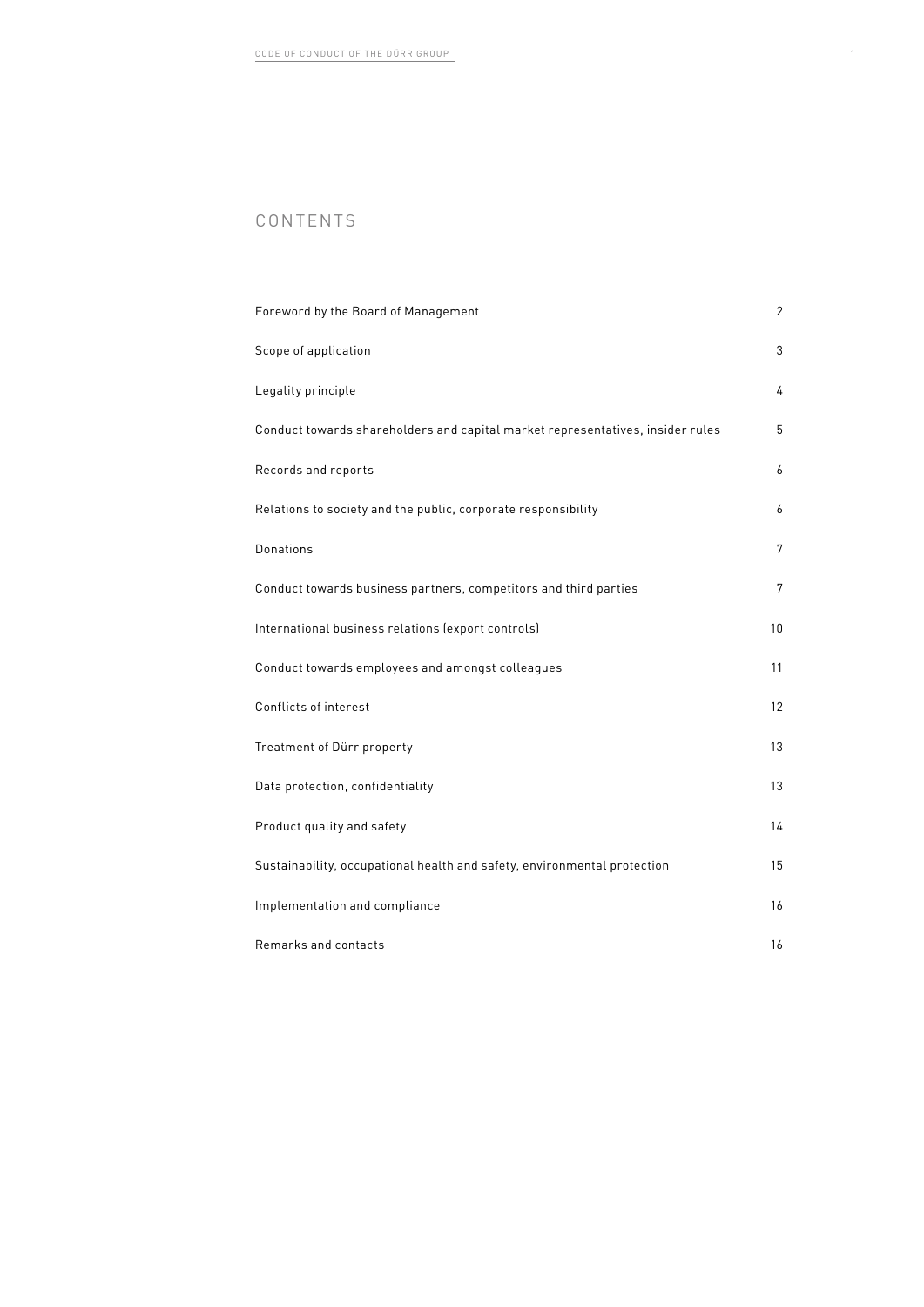## DEAR COLLEAGUES,

It is part of our corporate culture at Dürr to act ethically in our day-to-day business life and to comply with prevailing laws. Rules of conduct have been defined in individual Group procedures and manuals for years. We have concentrated these corporate principles and grouped by theme in this Dürr Code of Conduct. All the principles stated here are of equal importance and apply worldwide.

Dürr's Code of Conduct offers you guidance for your daily activities as employees. Examples are given to illustrate the essence and implications of the corporate principles.

We are confident that you will support the further successful development of the Dürr Group also by observing the principles of this Code of Conduct on your own initiative. Managerial staff at all levels and in all countries have a responsibility to ensure that the rules of the Code are complied with.

If you have any suggestions or questions regarding the Dürr Code of Conduct, please contact the Compliance Helpdesk.

Bietigheim-Bissingen, August 2019

RALF W. DIETER

CARLO CROSETTO

PEKKA PAASIVAARA

RAUCH JOCHEN WEY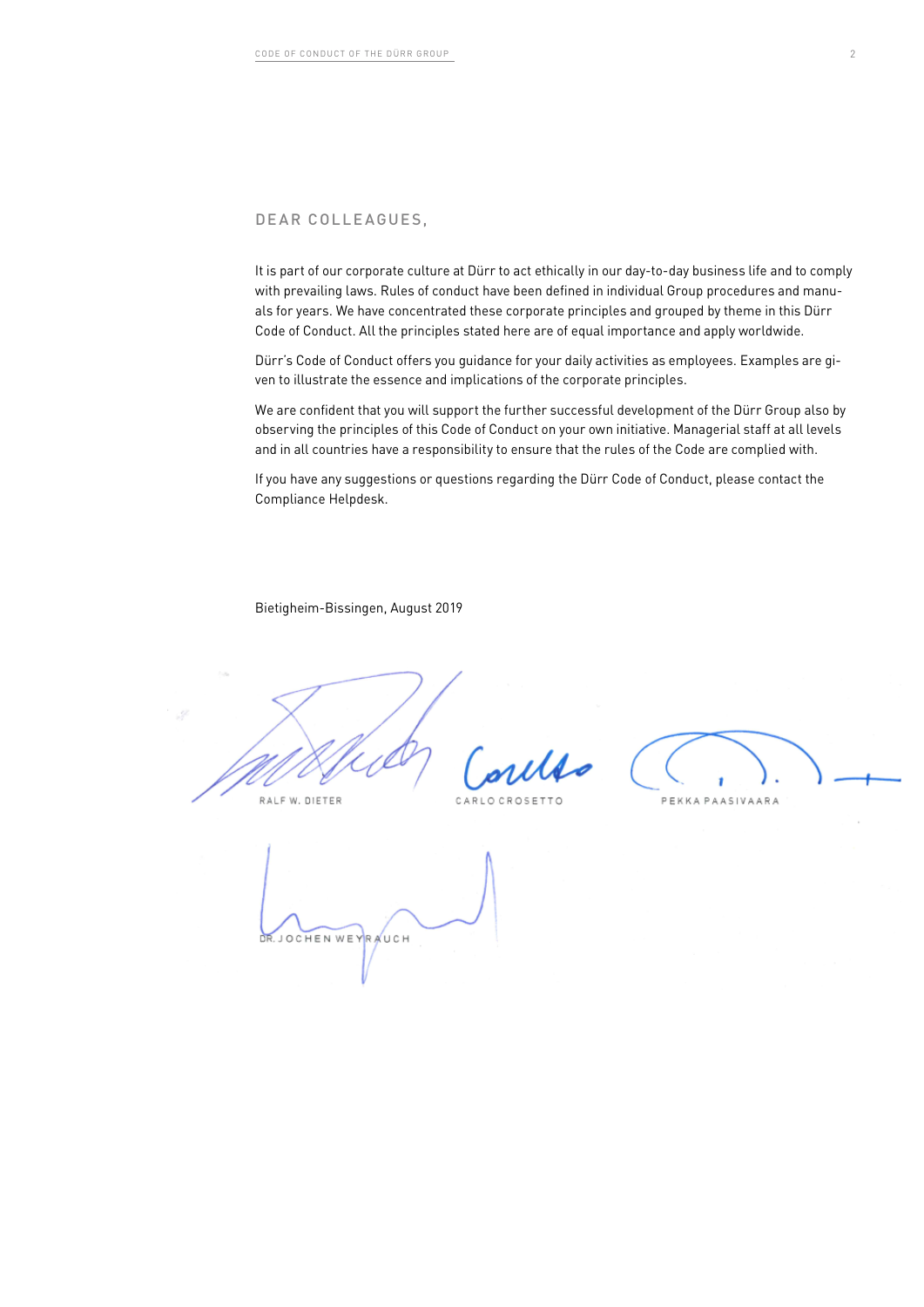

## SCOPE OF APPLICATION

Dürr's Code of Conduct applies to all companies of the Dürr Group. At affiliated companies which, by virtue of their corporate structure, are not managed or controlled by Dürr alone (such as joint ventures), it is Dürr's policy to seek general application of the Code of Conduct or the introduction of comparable rules of conduct.

Where local law at Dürr locations gives rise to specific requirements, those requirements apply; in such cases, the Code of Conduct applies complementarily.

Dürr uses its best efforts to see that the principles of this Code of Conduct prevail in the cooperation with its business partners, especially its customers and suppliers.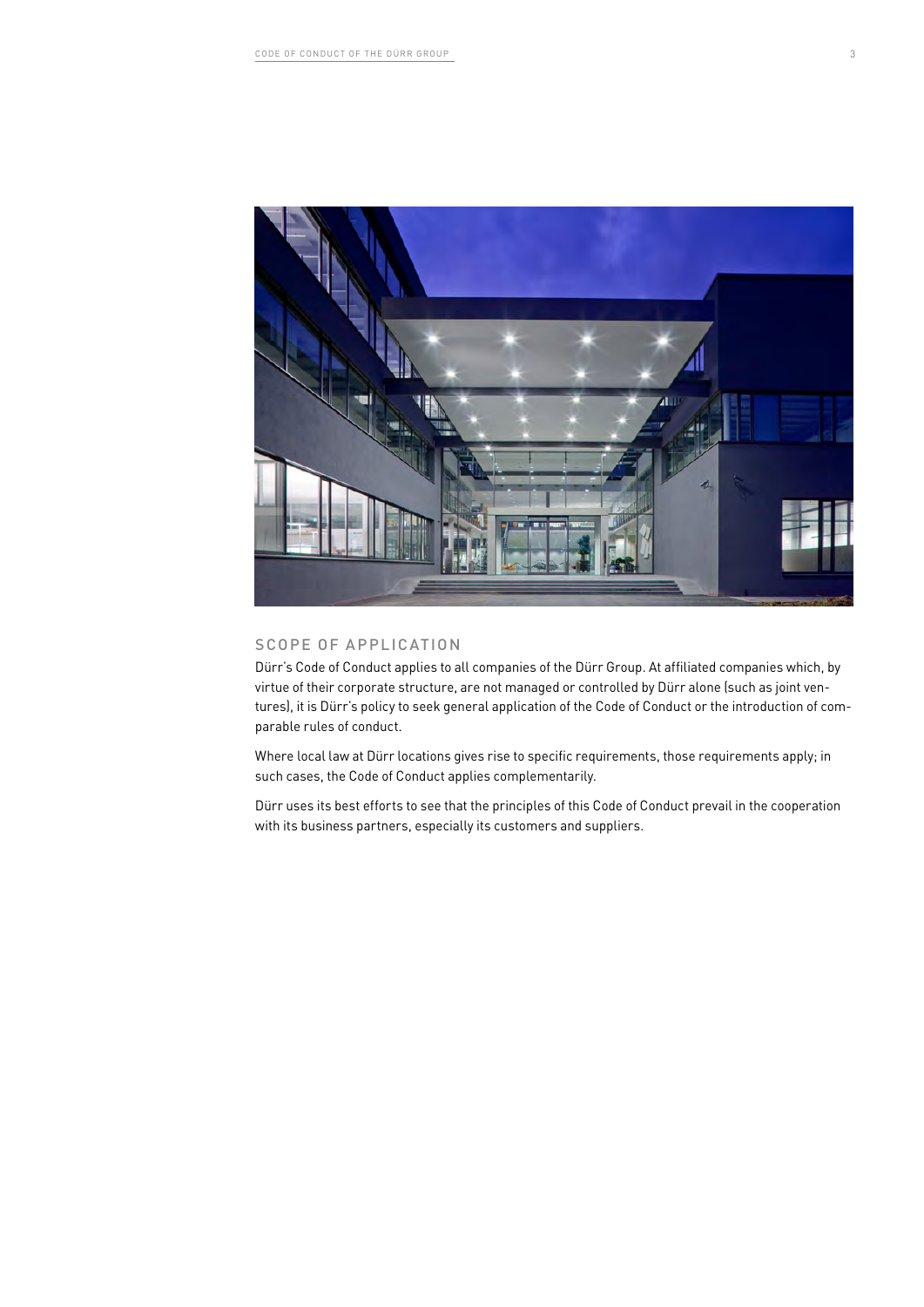

## LEGALITY PRINCIPLE

Dürr and every individual employee comply with prevailing laws and internal rules. Dürr's Code of Conduct and the rules of ethical conduct defined therein are the guiding principles governing all business activities of the Dürr Group. The "argument" that it is permissible to deviate from the prevailing rules in individual instances for the purposes of business successes, and thus ultimately in the company's interest, is not accepted.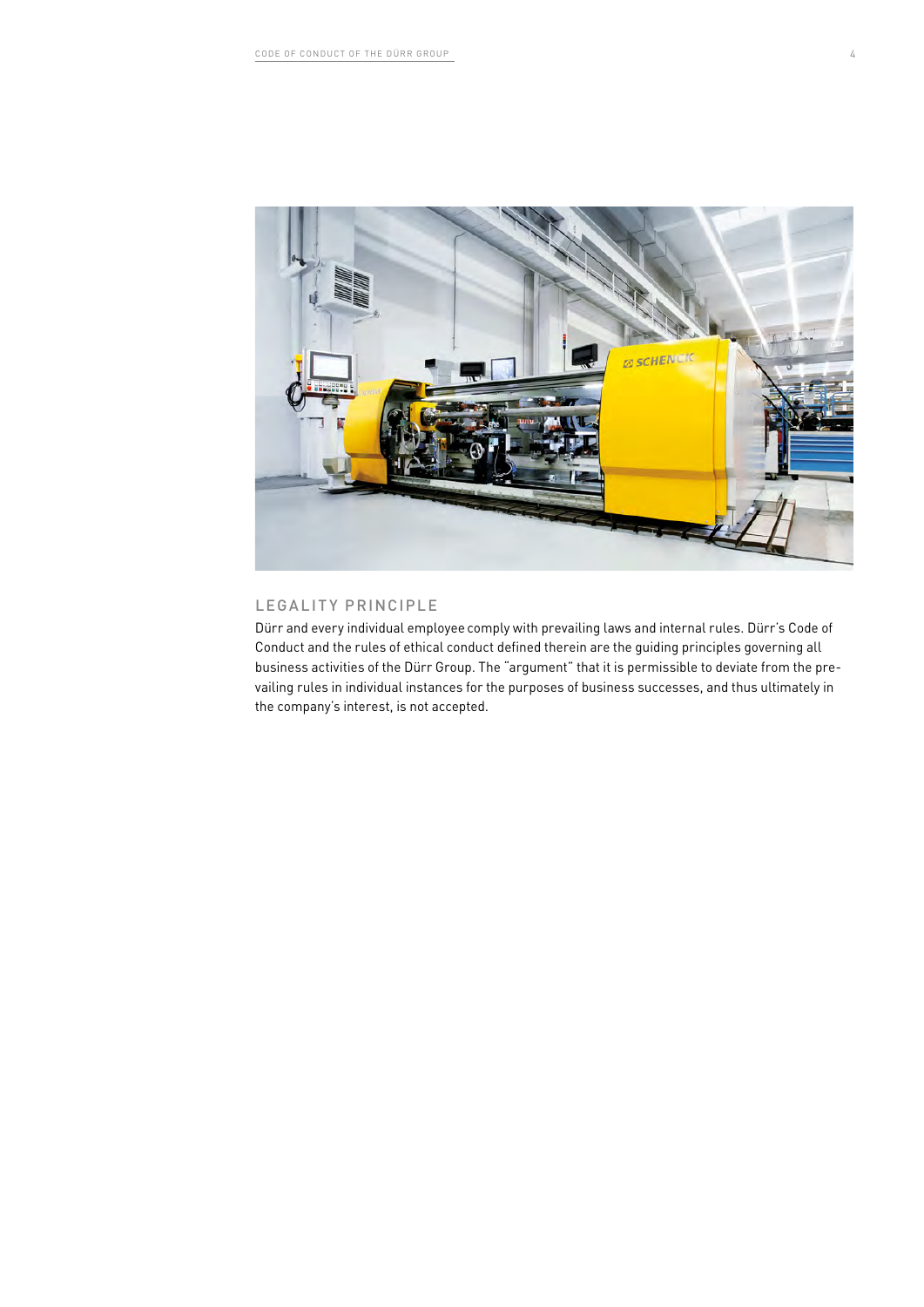## CONDUCT TOWARDS SHARFHOLDERS AND CAPITAL MARKET REPRESENTATIVES, INSIDER RULES

Dürr ensures that its financial reporting is soundly based, correct, transparent, and timely.

Shareholders, financial analysts, lenders, creditors, and others interested in Dürr receive reliable information on the business activities of the Dürr Group. Enquiries from media representatives and other interested parties are answered by Corporate Communications with due care and diligence.

Dürr and every Dürr employee comply with the statutory regulations for preventing insider dealing. Dürr employees can access the latest version of the Insider Trading Policy of the Dürr Group at any time on DÜRRnet.

#### Example:

A good friend tells you that his Dürr shares have risen in value since he bought them and that he intends to sell them in order to buy his wife an expensive gift with the proceeds. You know Dürr is about to announce an important acquisition in a few days' time and this event is likely to have a positive effect on the share price. As a good friend you would like to say: "If I were you I'd wait a few days before you sell; then you'll be able to buy yourself a nice treat, too!"

You may not use this insider knowledge yourself or divulge it to others. By breaching the rules of securities trading law, you are committing a criminal offence. In this example, your friend would also commit a criminal offence. This conduct would harm Dürr, too.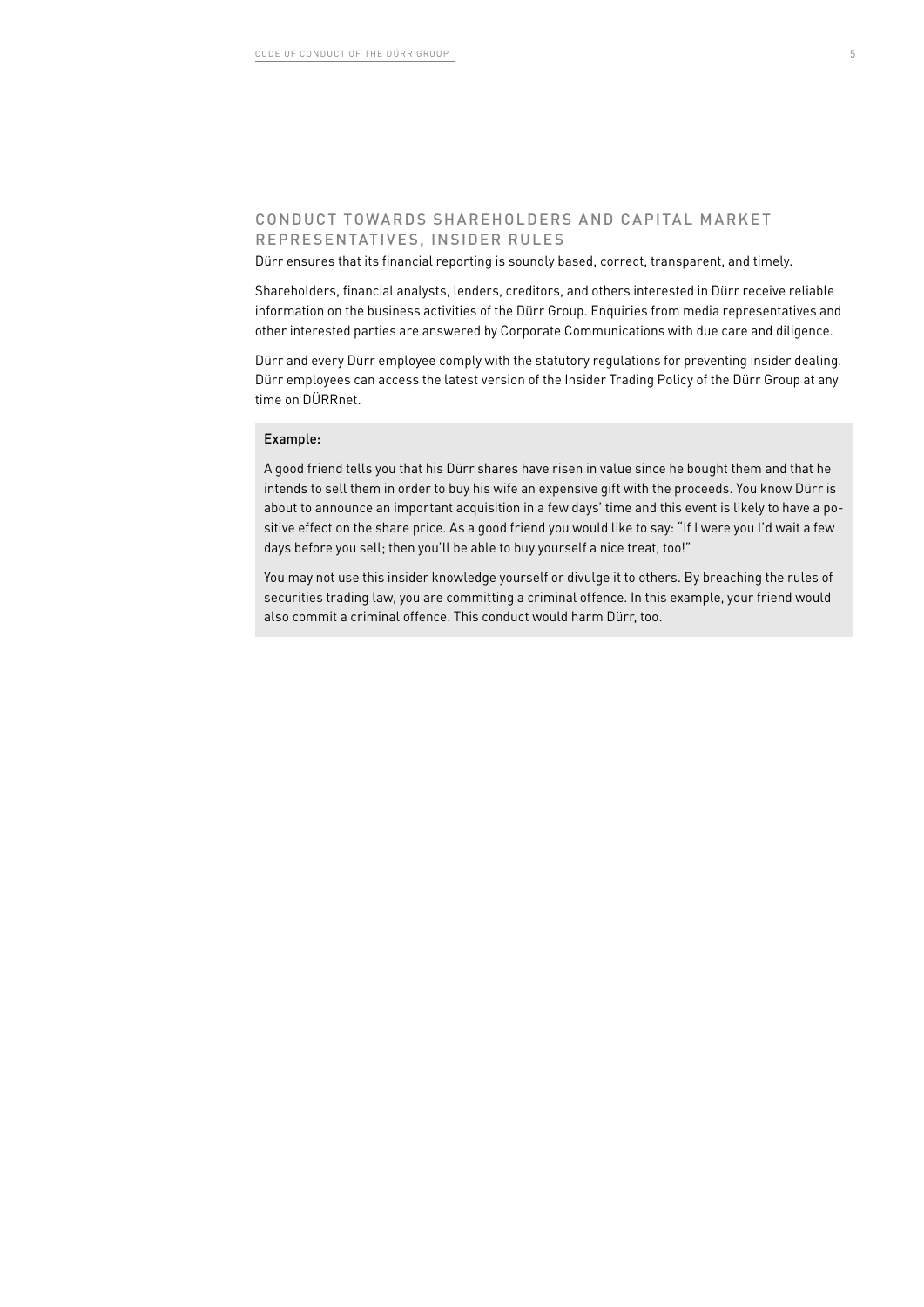

#### RECORDS AND REPORTS

All business transactions must be recorded completely, correctly, in a timely manner and in accordance with the specified procedures.

All records, reports and entries in documents and books of the Dürr corporation must conform to the principles of proper bookkeeping and balancing.

## RELATIONS TO SOCIETY AND THE PUBLIC, CORPORATE RESPONSIBILITY

Dürr is aware of its responsibility to society and therefore seeks to play an active role as partner in the community. Dürr has a long tradition of supporting local social institutions and organisations. Dürr's activities are also consistent with the Global Compact<sup>1</sup>, in which the United Nations has formulated principles for fair working conditions and responsible business.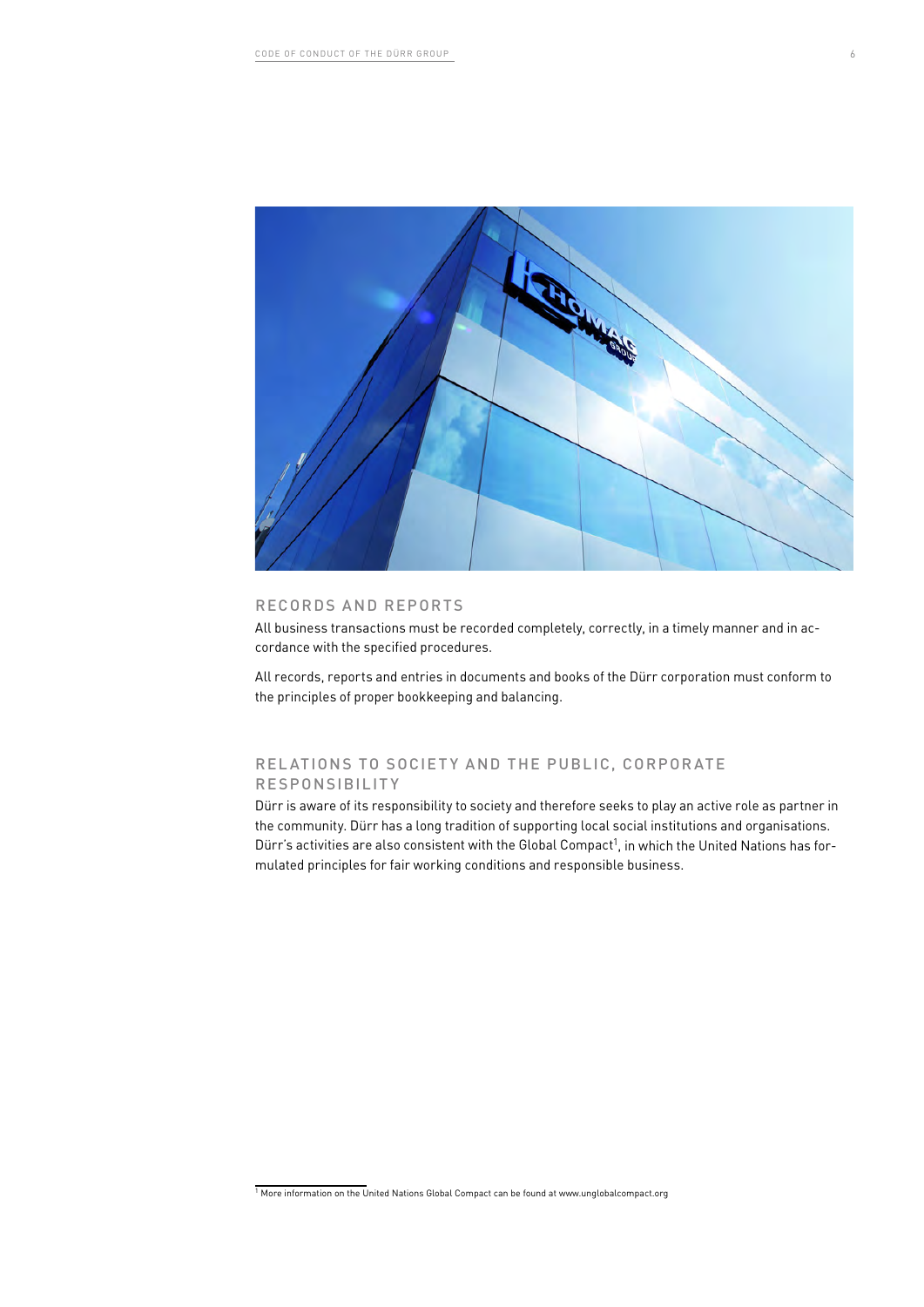

#### **DONATIONS**

Donations are only made if the recipient and purpose are known. Payments to private accounts are not permitted.

No direct or indirect political donations may be made to election candidates, office-holders, or political parties in Dürr's name.

Dürr does not involve itself in party political activities. However employees are free to pursue lawful political activities in their own time. Dürr welcomes civic, charitable, and social commitment by its employees.

## CONDUCT TOWARDS BUSINESS PARTNERS, COMPETITORS AND THIRD PARTIES

#### Fair competition

Dürr supports fair competition and complies with competition and antitrust regulations.

#### Example:

As a long-serving sales employee at Dürr you have got to know colleagues from competitor firms at customers and trade fairs over the years. The sales manager of a competitor firm approaches you and suggests that it would be beneficial for Dürr and for the competitor to offer the products at a 5% higher price from a given time onwards.

On no account may you engage in talks of this kind. Price collusion and any other interfe rence in the free play of market forces is a criminal offence. The fines that the companies involved have to pay are considerable, especially in Europe and in the USA, and can even jeopardise a company's existence. Such conduct can also lead to criminal proceedings and employment consequences for the persons colluding.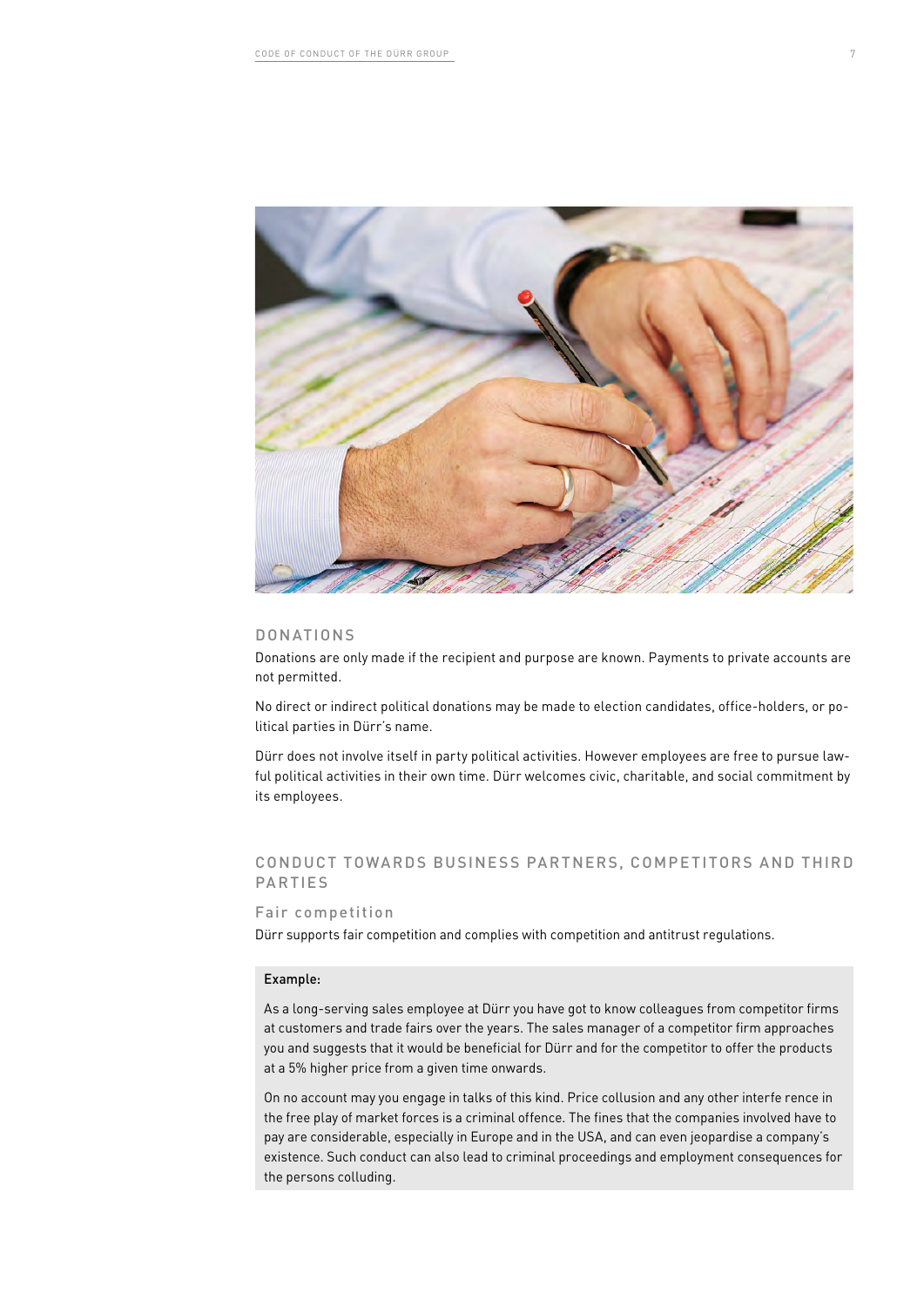Any form of direct or indirect bribery or favours, whether accepting or making payments, gifts or favours of any kind beyond the lawfully permitted framework and customary scale, is prohibited.

#### Examples:

In your job at Dürr you are responsible for purchasing materials and services. A potential supplier promises you a season ticket for your favourite soccer club if you consider him for future orders.

You must refuse such approaches. Accepting bribes in industry is a criminal offence in Germany and many other countries. Demanding a personal favour for placing orders with this supplier is equally prohibited.

You are abroad as a project engineer and are not all that familiar with the local customs and practices in that country. You are invited by an employee of a customer or supplier to a dinner party and are concerned that it might be considered impolite if you do not accept the invitation.

You should discuss this situation with your superior. It must be ruled out that your attending the dinner will create the impression that you would be influenced in your future business decisions, or that it will violate local law.

## Note:

Details on the subject of "purchasing" can also be found in the relevant valid Organisational Instructions "Purchasing".

Our policy is to promote Dürr products fairly, honestly, and lawfully. False or misleading representations or deceptive marketing practices are not tolerated. In the interest of presenting a uniform global corporate identity marketing activities are to be coordinated with the Dürr Global Marketing Team.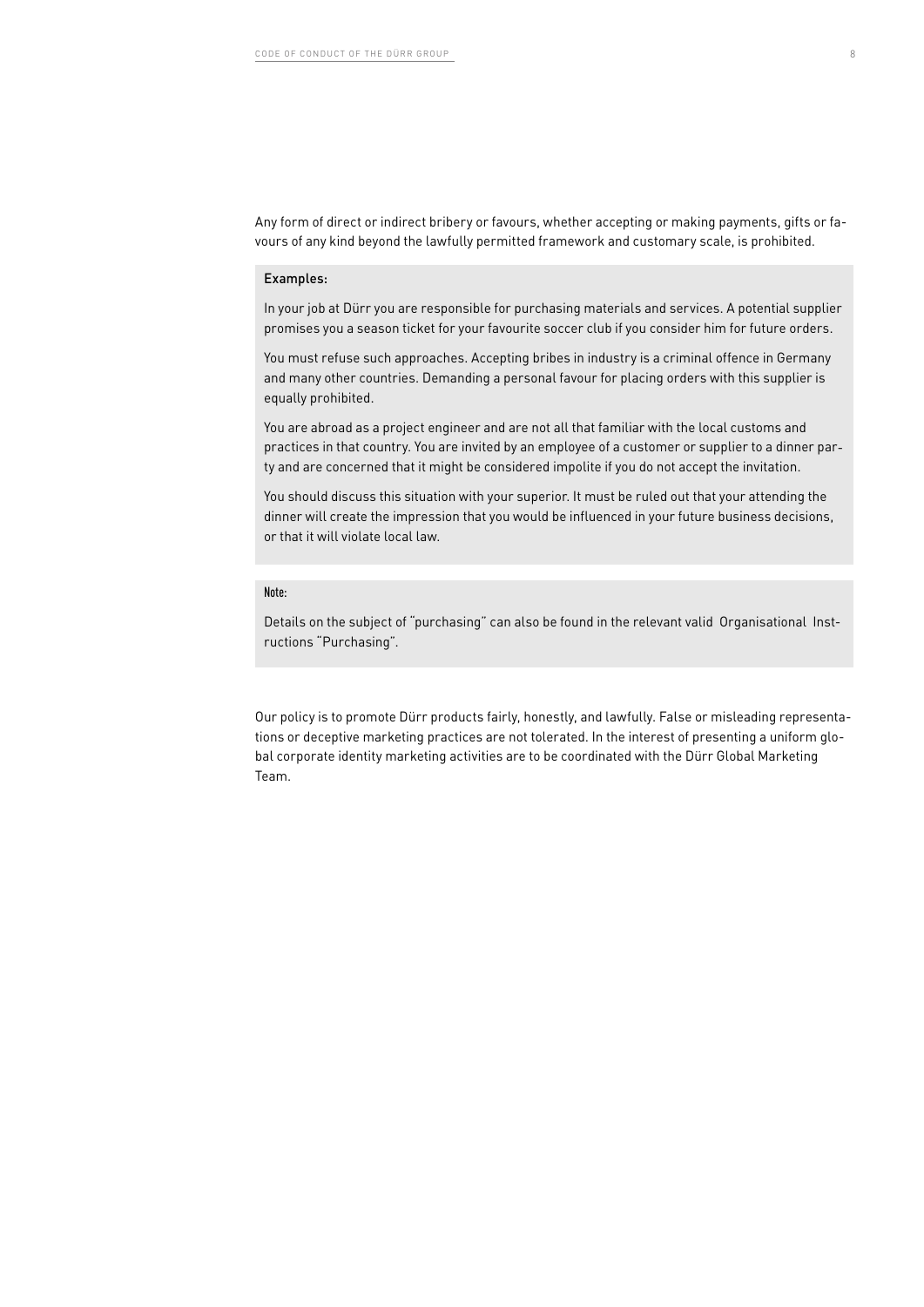

#### Money laundering prevention

Dürr complies with its legal obligations for money laundering prevention and does not participate in money laundering activities. Money laundering is the channeling of assets (not only cash) which result from criminal activity into regular financial and economic circulation.

#### Commissions, consultants

Dürr employs consultants and intermediaries only in conformity with the legal framework conditions and the guidelines of the corporation-wide organizational instructions, "Contractual Arrangement of Sales-Related Services". This ensures that remunerations are paid only for consulting and mediation services actually performed and the remunerations are in an appropriate ratio to the performed service.

#### Example:

Dürr participates in an invitation to tender. An intermediary approaches you and informs you that, for an additional commission fee, he can ensure that the order will be assigned to Dürr.

You can be liable to prosecution if you approve the additional commission fee and the intermediary uses this fee as a bribe to ensure that the order will be assigned to Dürr. In addition, such legal infringements by consultants also harm Dürr's reputation and can even lead to liability of the company vis a vis third parties, and to very high penalties. In order to exclude these risks, you must examine the integrity of consultants and intermediaries based on the guidelines of the organizational instructions, "Contractual Arrangement of Sales-Related Services".

#### Note:

Details on the subject of "Remuneration for consultants and intermediaries" can be found in the corporation-wide organizational instructions, "Contractual Arrangement of Sales-Related Services".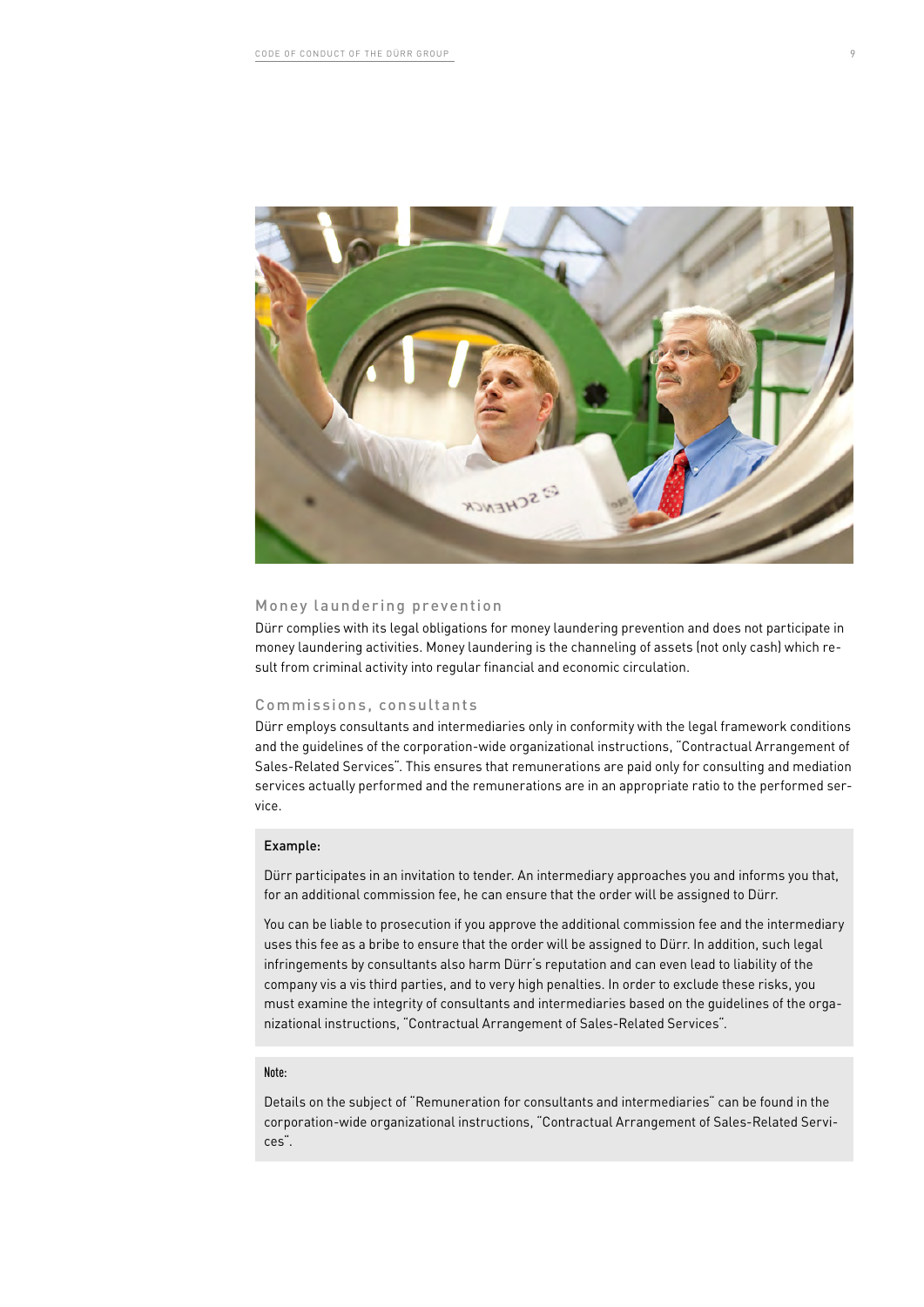

#### INTERNATIONAL BUSINESS RELATIONS (EXPORT CONTROLS)

Dürr complies with laws and regulations that regulate the way in which companies may export and import products, services and information, and settle payments.

Business activities with countries, persons, or organisations on which sanctions have been imposed are subject to restrictions and can be illegal as a whole. Infringements can result in heavy fines and, for natural persons, also prison sentences.

#### Example:

You are approached by a business partner who wants to export components to a country that is subject to a UN embargo. Because of time constraints the business partner wants the order to be executed with a minimum of documentation. What should you do?

UN embargos can stipulate that an export license must be obtained before shipment or that shipment is banned altogether. You should therefore consult the departments within the Dürr organisation that are responsible for export controls before replying to your potential business partner.

#### Note:

Organisational Instructions, leaflets, and forms on the subject of "export controls" are available on DÜRRnet.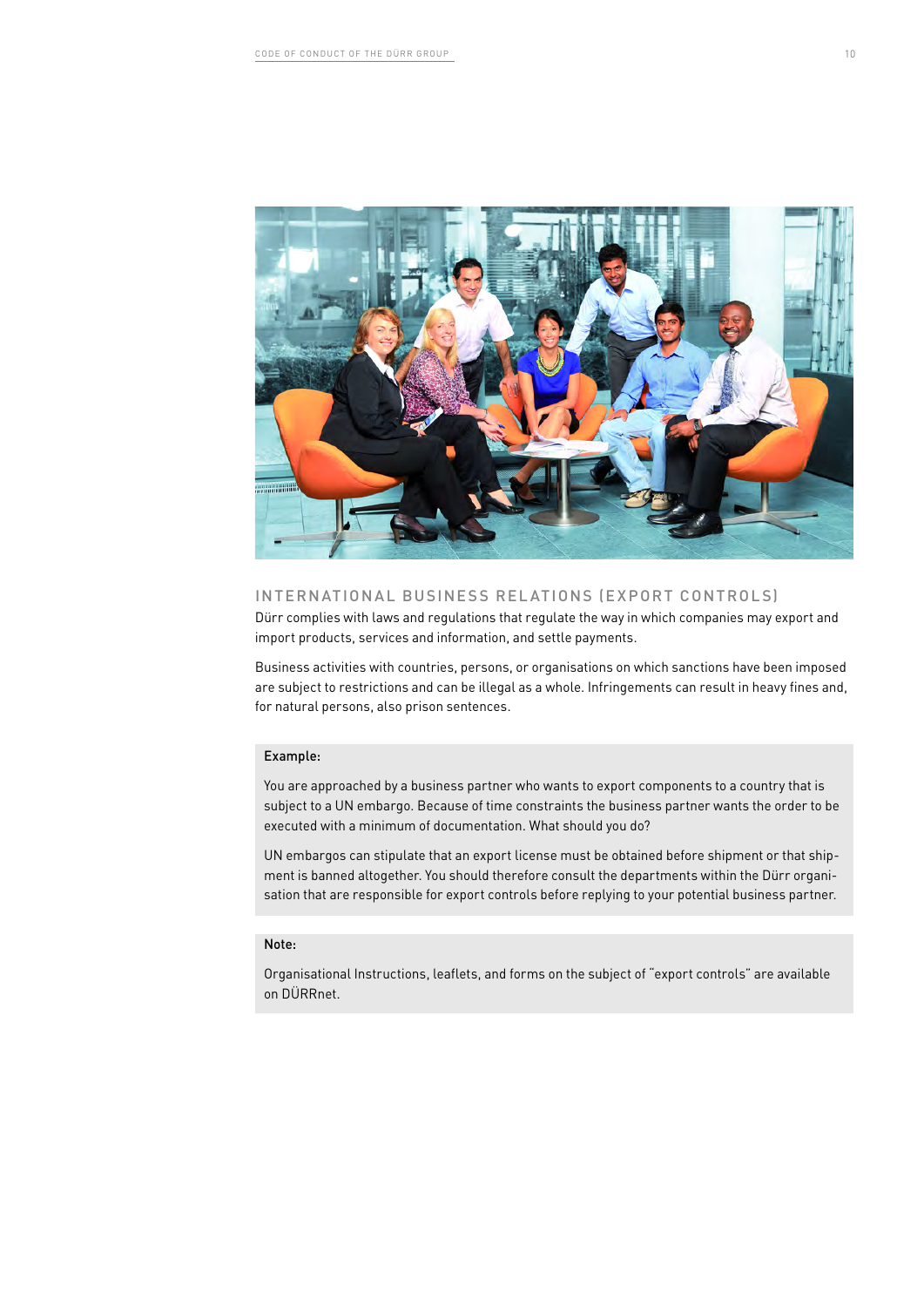

### CONDUCT TOWARDS EMPLOYEES AND AMONGST COLLEAGUES

Every employee has a right to fair treatment, courtesy, and respect. Discrimination and harassment are not tolerated at any of Dürr's locations worldwide. In particular, no discrimination on grounds of a person's ethnic-cultural background, disability, gender, religious faith, age, or sexual orientation is tolerated. Child labour<sup>2</sup> and forced labour are prohibited, opposed without exception, and actively avoided.

Dürr employees are free to join labour interest groups permitted by law. It is expected from every Dürr employee that they will not become involved in criminal proceedings (for instance because of residence, tax, customs, or currency offences) in their working and private lives. Any criminal investigation can have negative repercussions for the company, especially as Dürr is a listed company and therefore has a high public exposure.

<sup>2</sup> according to ILO Convention No. 138 and No. 182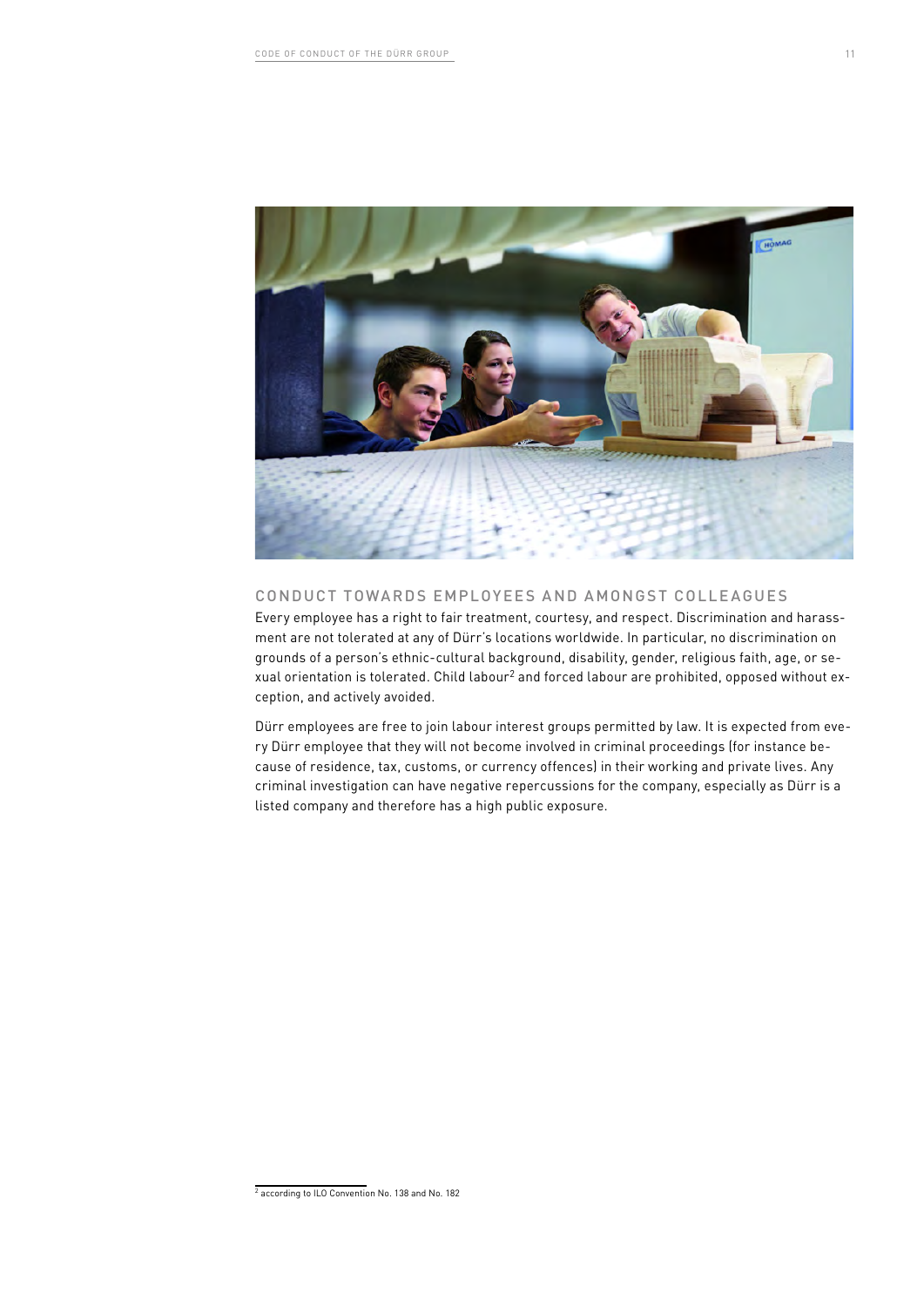## CONFLICTS OF INTEREST

Business and private interests are strictly separated at Dürr. The individual's own position within the company may not be abused for their own personal gain or that of their family or friends. Preference may not be given to business partners out of personal interests.

Employees are requested to disclose any suspected or actual conflict of interests to their superior and to collaborate with the superior to resolve this conflict.

#### Example:

You are the project manager on site and are suddenly faced with the dilemma that a contractor can no longer finish the work it has begun. In order to meet the deadline a suitable replacement has to be found as quickly as possible. As chance would have it, your brother-in-law runs a business that is known for its fast and reliable work. Can you – with the involvement of Purchasing – engage your brother-in-law?

If you engage your brother-in-law, this might create the impression that you are doing so solely for family reasons. You should inform your superior about all the circumstances of the case and ask to be released from the decision on which replacement contractor to hire. In this way it is possible to avoid the appearance of a conflict of interests.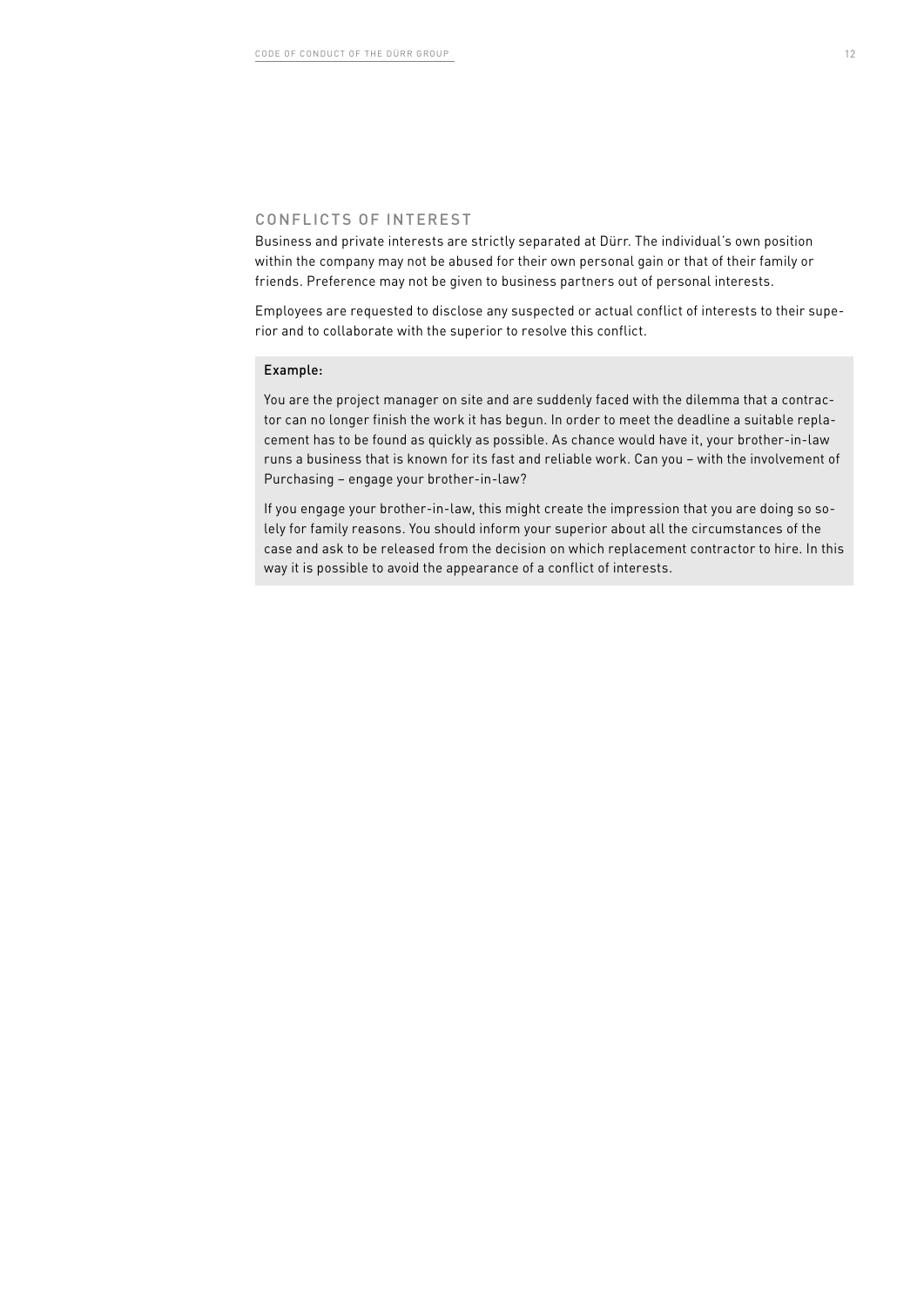

## TREATMENT OF DÜRR PROPERTY

Company property, whether tangible or intangible, is intended to assist employees in performing the duties Dürr assigns them. It may only be used for lawful business purposes and not for personal gain. Dürr employees ensure that company property is protected against loss, theft, and improper use.

Know-how, patents, and property rights are of utmost importance for Dürr as a technology group. Superiors and employees know that and handle intellectual property with special care and responsibility.

## DATA PROTECTION, CONFIDENTIALITY

Personal data on Dürr's employees and business partners are only stored, processed, and used in compliance with legal regulations.

Confidential information supplied by business partners is treated confidentially and used only for the agreed purpose. Conversely, Dürr trusts that Dürr documents are handled with due care. Obligations or agreements for particular secrecy are observed at all times. Dürr takes appropriate measures to ensure that confidential information is protected.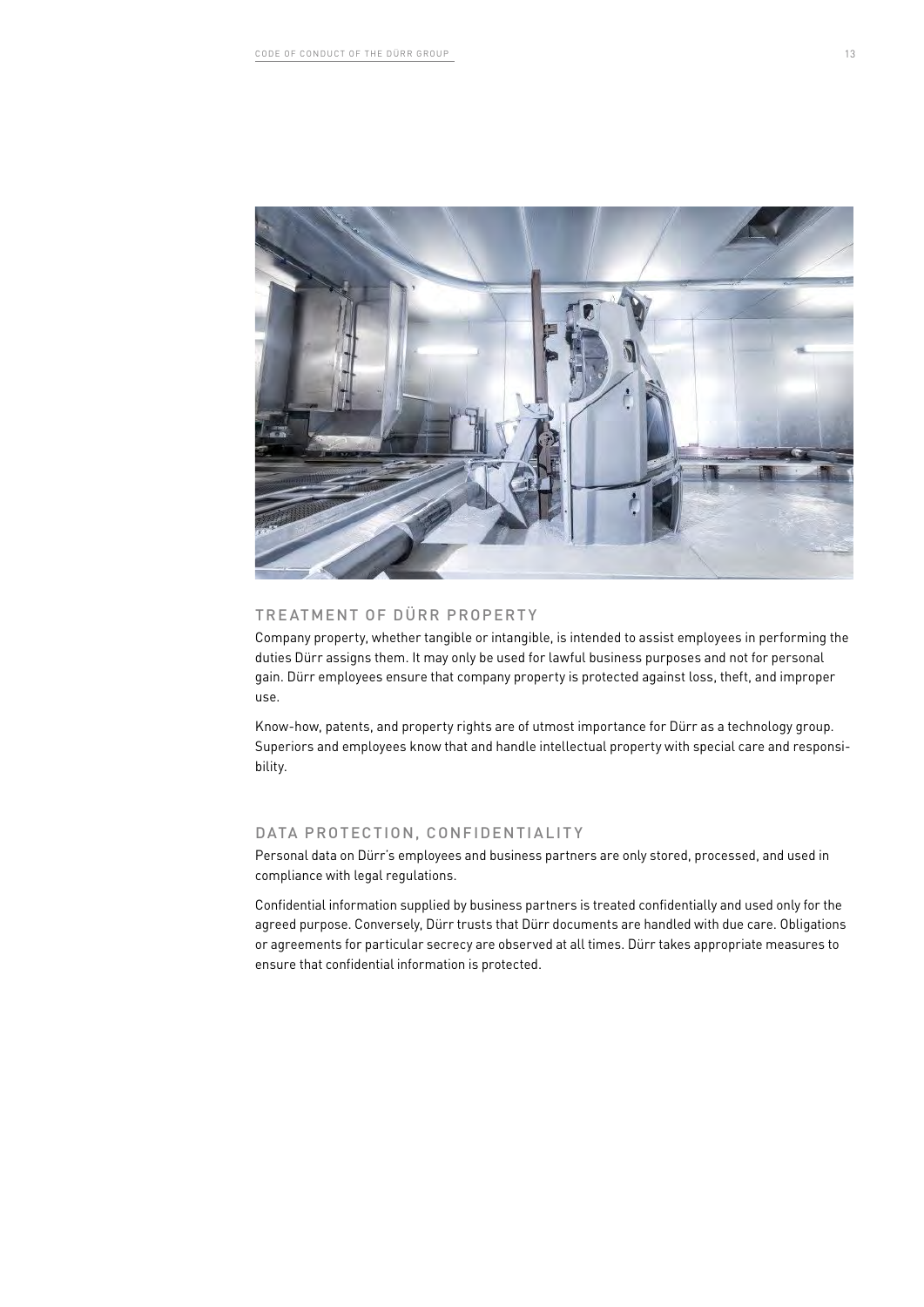

## PRODUCT QUALITY AND SAFETY

Dürr develops innovative solutions and manufactures products of high technological standard that guarantee safe operation. Energy efficiency and the economical use of materials are at the forefront of Dürr's R&D work.

It is the mission of every individual Dürr employee to see that Dürr products meet the highest demands in terms of safety, health, environmental protection and quality, and that they also conform to the respective legal requirements.

Dürr's production facilities are certified to ISO 9001 standards. Dürr's aim is to have these facilities certified to ISO 14001 standards. In individual instances, certifications are conducted according to additional or specific quality management systems such as VDA<sup>3</sup> 6.4.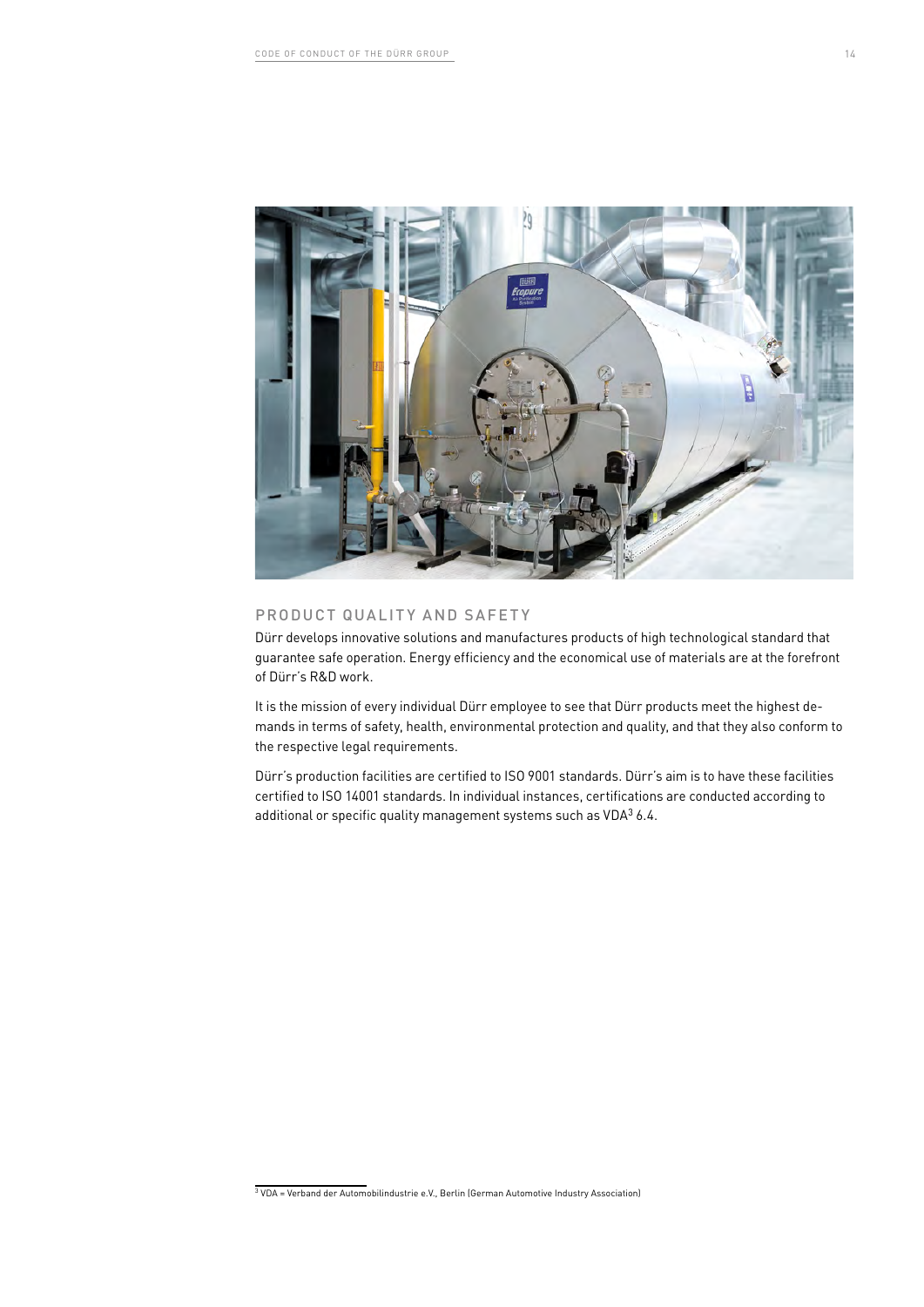

## SUSTAINABILITY, OCCUPATIONAL SAFETY AND HEALTH, ENVIRONMENTAL PROTECTION

Dürr is constantly striving to reduce the consumption of energy, materials, and resources, and thus further the sustainability standards, at all its locations. This contributes to the company's successful long-term performance. Compliance with the laws for the protection of the environment is matter-ofcourse.

Dürr is dedicated to using a responsible supply chain. Our goal is to ensure that our products and materials are free from so-called conflict minerals (tin, tantalum, tungsten, their ores and gold from areas of conflict or high risk). These conflict minerals contribute to the direct or indirect financing of armed groups, forced labor and other human rights violations.

If our suppliers procure any minerals (particularly tantalum, tin, tungsten and gold) from areas of conflict or high risk, we expect them to obtain the minerals only from audited, conflict-free smelting plants and refineries. We decline to work with any suppliers that do not exercise due diligence with regard to upholding human rights. If goods or materials contain conflict materials, the supplier will be obligated to provide transparency about the entire supply chain, including the industrial processors (foundries/smelting plants), on request.

Dürr is committed to creating and assuring a safe, protected, and healthy working environment. Safety regulations and practices are complied with.

#### Note:

For details see the relevant valid Organisational Instructions "Health and Safety". You will also find more information on this subject on DÜRRnet.